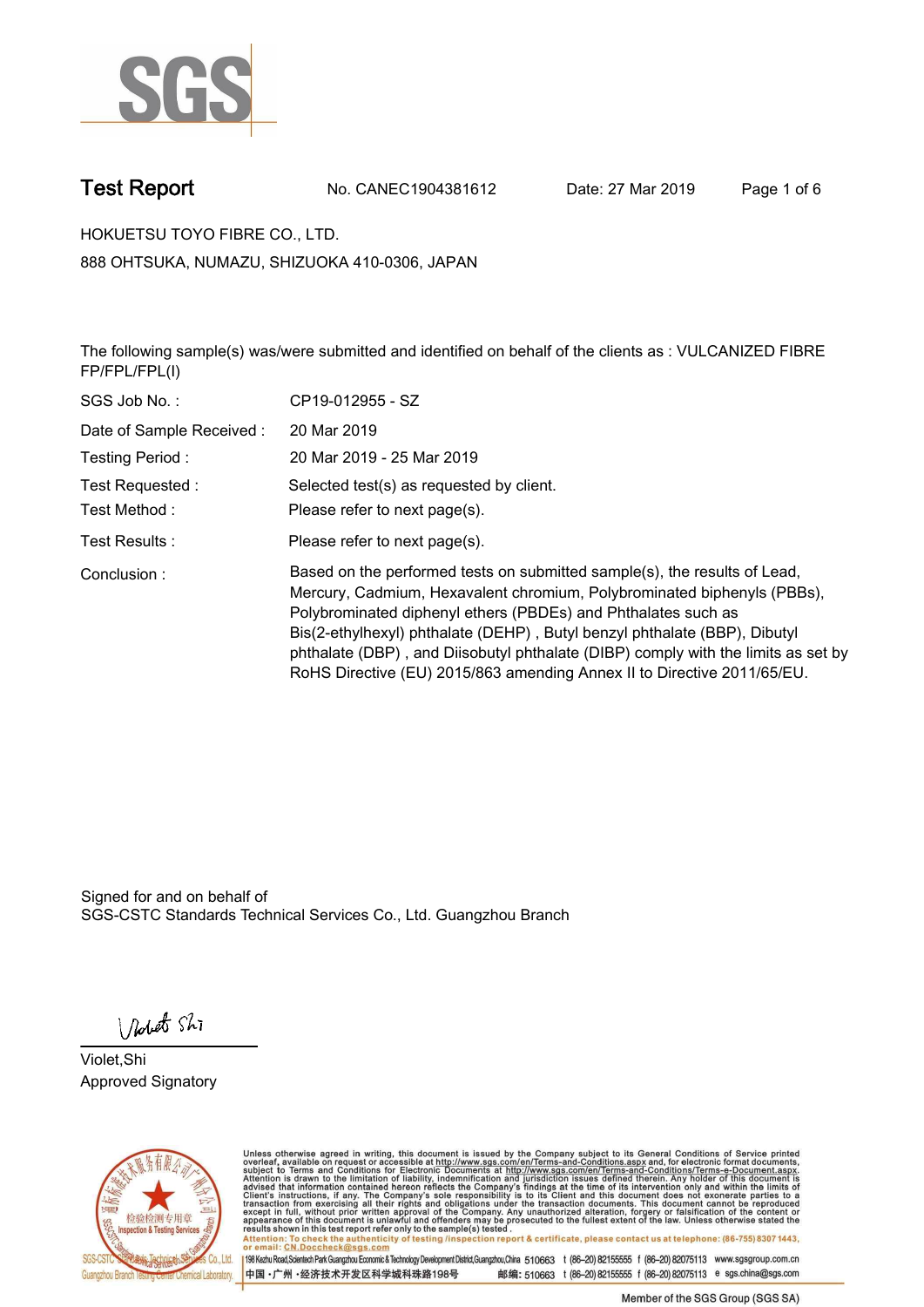

**Test Report. No. CANEC1904381612 Date: 27 Mar 2019. Page 2 of 6.**

**Test Results :.**

**Test Part Description :.**

| Specimen No.    | SGS Sample ID    | <b>Description</b> |
|-----------------|------------------|--------------------|
| SN <sub>1</sub> | CAN19-043816.008 | Dark-Blue material |

**Remarks :.(1) 1 mg/kg = 1 ppm = 0.0001%.**

**(2) MDL = Method Detection Limit.**

**(3) ND = Not Detected ( < MDL ).**

**(4) "-" = Not Regulated.**

### **RoHS Directive (EU) 2015/863 amending Annex II to Directive 2011/65/EU.**

**Test Method :. With reference to IEC 62321-4:2013+A1:2017, IEC 62321-5:2013, IEC 62321-7-2:2017 , IEC 62321-6:2015 and IEC 62321-8:2017, analyzed by ICP-OES , UV-Vis and GC-MS ..**

| Test Item(s)               | <u>Limit</u> | <u>Unit</u> | <b>MDL</b>               | <u>008</u> |
|----------------------------|--------------|-------------|--------------------------|------------|
| Cadmium (Cd)               | 100          | mg/kg       | $\overline{2}$           | <b>ND</b>  |
| Lead (Pb)                  | 1,000        | mg/kg       | $\overline{c}$           | <b>ND</b>  |
| Mercury (Hg)               | 1,000        | mg/kg       | 2                        | <b>ND</b>  |
| Hexavalent Chromium (CrVI) | 1,000        | mg/kg       | 8                        | <b>ND</b>  |
| Sum of PBBs                | 1,000        | mg/kg       | $\overline{\phantom{a}}$ | <b>ND</b>  |
| Monobromobiphenyl          |              | mg/kg       | 5                        | <b>ND</b>  |
| Dibromobiphenyl            | -            | mg/kg       | 5                        | <b>ND</b>  |
| Tribromobiphenyl           | -            | mg/kg       | 5                        | <b>ND</b>  |
| Tetrabromobiphenyl         |              | mg/kg       | 5                        | <b>ND</b>  |
| Pentabromobiphenyl         | -            | mg/kg       | 5                        | <b>ND</b>  |
| Hexabromobiphenyl          |              | mg/kg       | 5                        | ND         |
| Heptabromobiphenyl         | -            | mg/kg       | 5                        | <b>ND</b>  |
| Octabromobiphenyl          |              | mg/kg       | 5                        | <b>ND</b>  |
| Nonabromobiphenyl          |              | mg/kg       | 5                        | <b>ND</b>  |
| Decabromobiphenyl          |              | mg/kg       | 5                        | <b>ND</b>  |
| Sum of PBDEs               | 1,000        | mg/kg       | $\overline{\phantom{a}}$ | <b>ND</b>  |
| Monobromodiphenyl ether    |              | mg/kg       | 5                        | <b>ND</b>  |
| Dibromodiphenyl ether      | -            | mg/kg       | 5                        | <b>ND</b>  |
| Tribromodiphenyl ether     | -            | mg/kg       | 5                        | <b>ND</b>  |
| Tetrabromodiphenyl ether   |              | mg/kg       | 5                        | <b>ND</b>  |
| Pentabromodiphenyl ether   |              | mg/kg       | 5                        | <b>ND</b>  |
|                            |              |             |                          |            |



Unless otherwise agreed in writing, this document is issued by the Company subject to its General Conditions of Service printed<br>overleaf, available on request or accessible at http://www.sgs.com/en/Terms-and-Conditions.asp Attention: To check the authenticity of testing /inspection report & certificate, please contact us at telephone: (86-755) 8307 1443,<br>Attention: To check the authenticity of testing /inspection report & certificate, please

198 Kezhu Road,Scientech Park Guangzhou Economic & Technology Development District,Guangzhou,China 510663 t (86-20) 82155555 f (86-20) 82075113 www.sgsgroup.com.cn 邮编: 510663 t (86-20) 82155555 f (86-20) 82075113 e sgs.china@sgs.com 中国·广州·经济技术开发区科学城科珠路198号

Member of the SGS Group (SGS SA)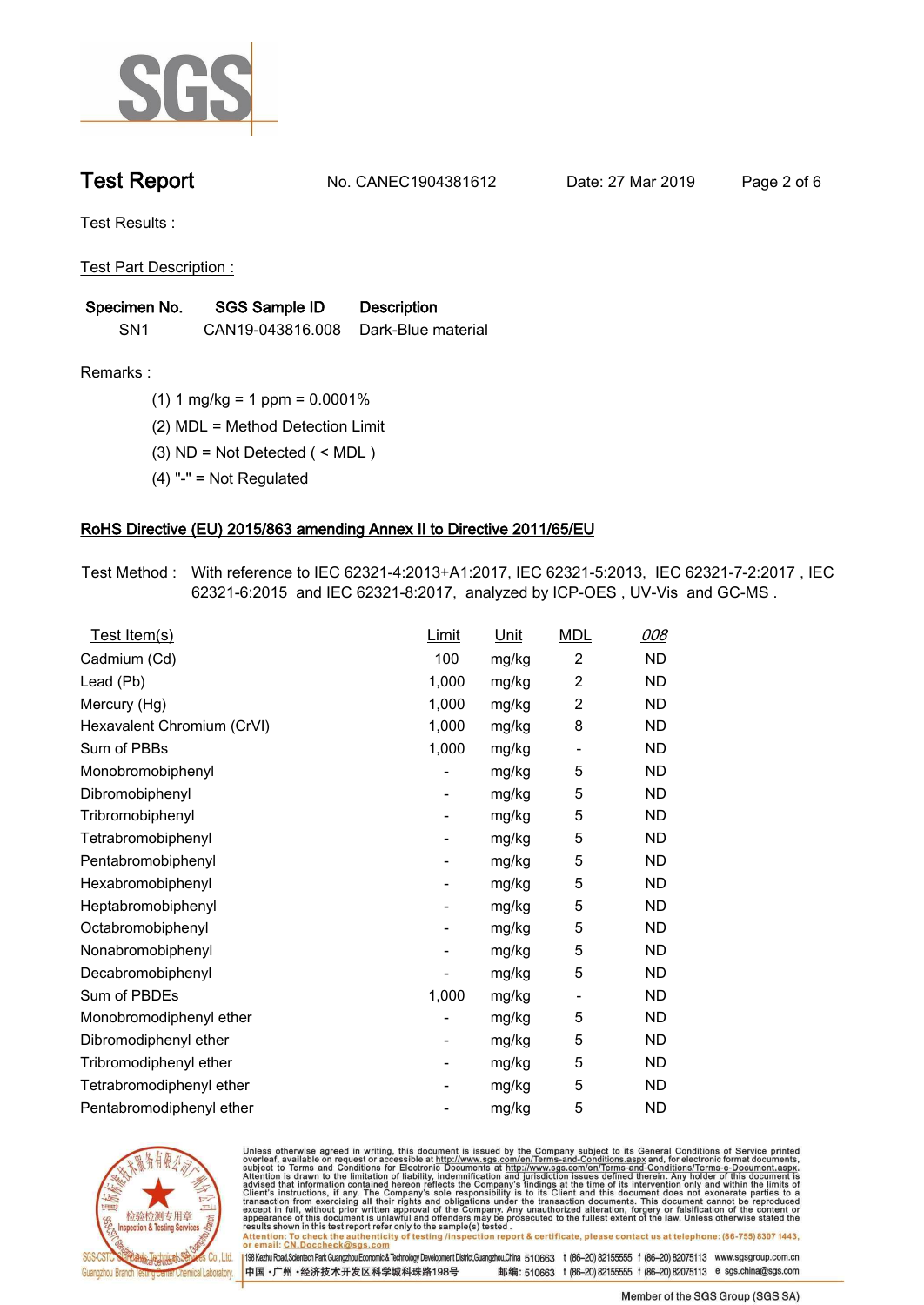

| <b>Test Report</b>                  | No. CANEC1904381612 |       |            | Date: 27 Mar 2019 | Page 3 of 6 |
|-------------------------------------|---------------------|-------|------------|-------------------|-------------|
| Test Item(s)                        | Limit               | Unit  | <b>MDL</b> | 008               |             |
| Hexabromodiphenyl ether             | ۰                   | mg/kg | 5          | <b>ND</b>         |             |
| Heptabromodiphenyl ether            | -                   | mg/kg | 5          | <b>ND</b>         |             |
| Octabromodiphenyl ether             | Ξ.                  | mg/kg | 5          | <b>ND</b>         |             |
| Nonabromodiphenyl ether             | ٠                   | mg/kg | 5          | <b>ND</b>         |             |
| Decabromodiphenyl ether             | ۰                   | mg/kg | 5          | <b>ND</b>         |             |
| Dibutyl phthalate (DBP)             | 1,000               | mg/kg | 50         | <b>ND</b>         |             |
| Butyl benzyl phthalate (BBP)        | 1,000               | mg/kg | 50         | <b>ND</b>         |             |
| Bis (2-ethylhexyl) phthalate (DEHP) | 1,000               | mg/kg | 50         | <b>ND</b>         |             |
| Diisobutyl Phthalates (DIBP)        | 1.000               | mg/kg | 50         | <b>ND</b>         |             |

**Notes :.**

**(1) The maximum permissible limit is quoted from RoHS Directive (EU) 2015/863.IEC 62321 series is equivalent to EN 62321 series** 

**http://www.cenelec.eu/dyn/www/f?p=104:30:1742232870351101::::FSP\_ORG\_ID,FSP\_LANG\_ID:12586 37,25.**



Unless otherwise agreed in writing, this document is issued by the Company subject to its General Conditions of Service printed<br>overleaf, available on request or accessible at http://www.sgs.com/en/Terms-and-Conditions.asp Attention: To check the authenticity of testing /inspection report & certificate, please contact us at telephone: (86-755) 8307 1443,<br>Attention: To check the authenticity of testing /inspection report & certificate, please

198 Kezhu Road,Scientech Park Guangzhou Economic & Technology Development District,Guangzhou,China 510663 t (86-20) 82155555 f (86-20) 82075113 www.sgsgroup.com.cn 中国·广州·经济技术开发区科学城科珠路198号 邮编: 510663 t (86-20) 82155555 f (86-20) 82075113 e sgs.china@sgs.com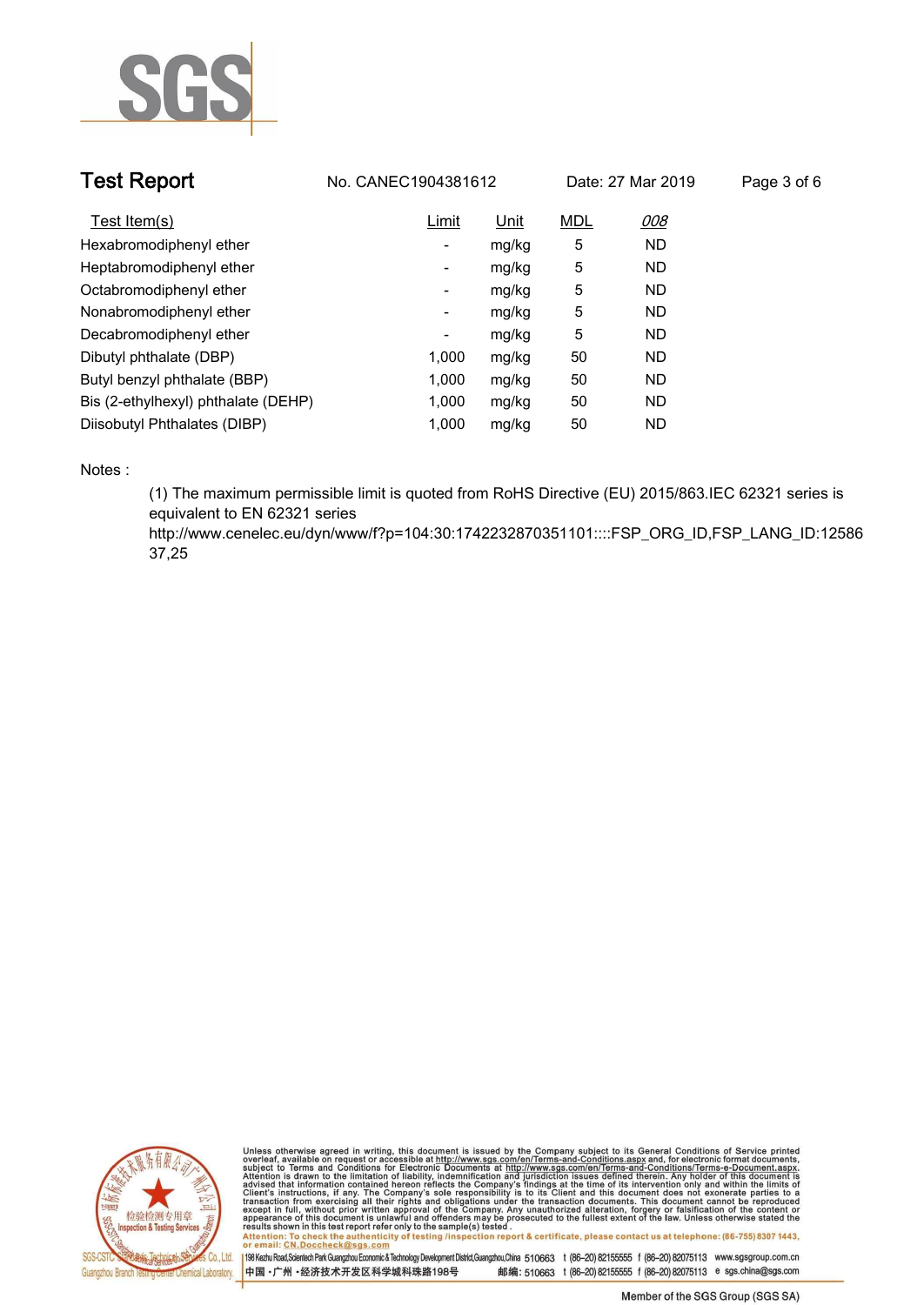

**Test Report. No. CANEC1904381612 Date: 27 Mar 2019. Page 4 of 6.**

## **ATTACHMENTS Pb/Cd/Hg/Cr6+/PBBs/PBDEs Testing Flow Chart**

**1) These samples were dissolved totally by pre-conditioning method according to below flow chart. (Cr6+ and PBBs/PBDEs test method excluded).**





Unless otherwise agreed in writing, this document is issued by the Company subject to its General Conditions of Service printed<br>overleaf, available on request or accessible at http://www.sgs.com/en/Terms-and-Conditions.asp résults shown in this test report refer only to the sample(s) tésted .<br>Attention: To check the authenticity of testing /inspection report & certificate, please contact us at telephone: (86-755) 8307 1443,<br>or email: <u>CN.Doc</u>

198 Kezhu Road,Scientech Park Guangzhou Economic & Technology Development District,Guangzhou,China 510663 t (86-20) 82155555 f (86-20) 82075113 www.sgsgroup.com.cn

邮编: 510663 t (86-20) 82155555 f (86-20) 82075113 e sgs.china@sgs.com 中国·广州·经济技术开发区科学城科珠路198号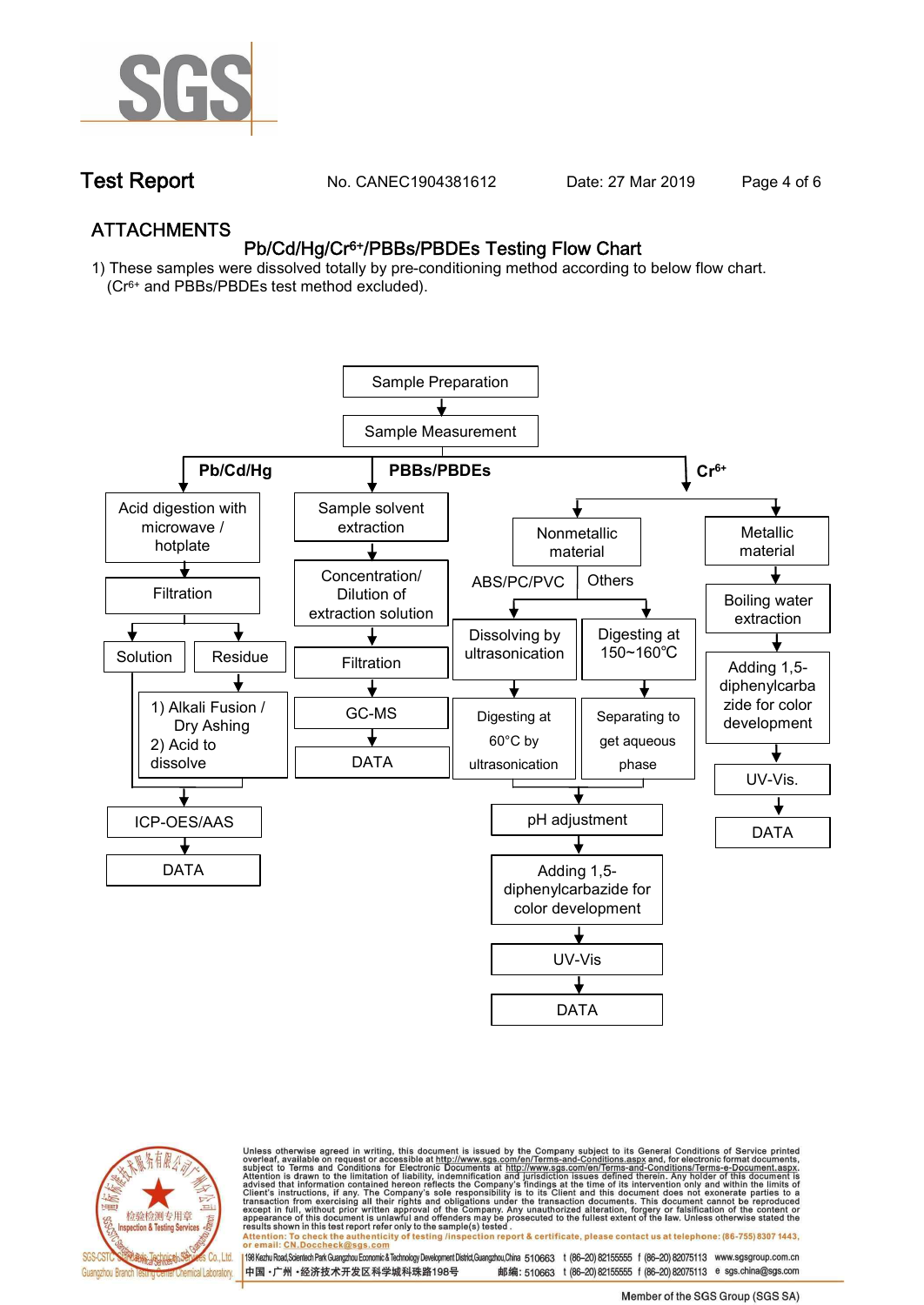

**Test Report. No. CANEC1904381612 Date: 27 Mar 2019. Page 5 of 6.**

# **ATTACHMENTS Phthalates Testing Flow Chart**





Unless otherwise agreed in writing, this document is issued by the Company subject to its General Conditions of Service printed<br>overleaf, available on request or accessible at http://www.sgs.com/en/Terms-and-Conditions.asp results shown in this test report refer only to the sample(s) tested .<br>Attention: To check the authenticity of testing /inspection report & certificate, please contact us at telephone: (86-755) 8307 1443,<br>or email: <u>CN.Doc</u>

198 Kezhu Road,Scientech Park Guangzhou Economic & Technology Development District,Guangzhou,China 510663 t (86-20) 82155555 f (86-20) 82075113 www.sgsgroup.com.cn 中国·广州·经济技术开发区科学城科珠路198号 邮编: 510663 t (86-20) 82155555 f (86-20) 82075113 e sgs.china@sgs.com